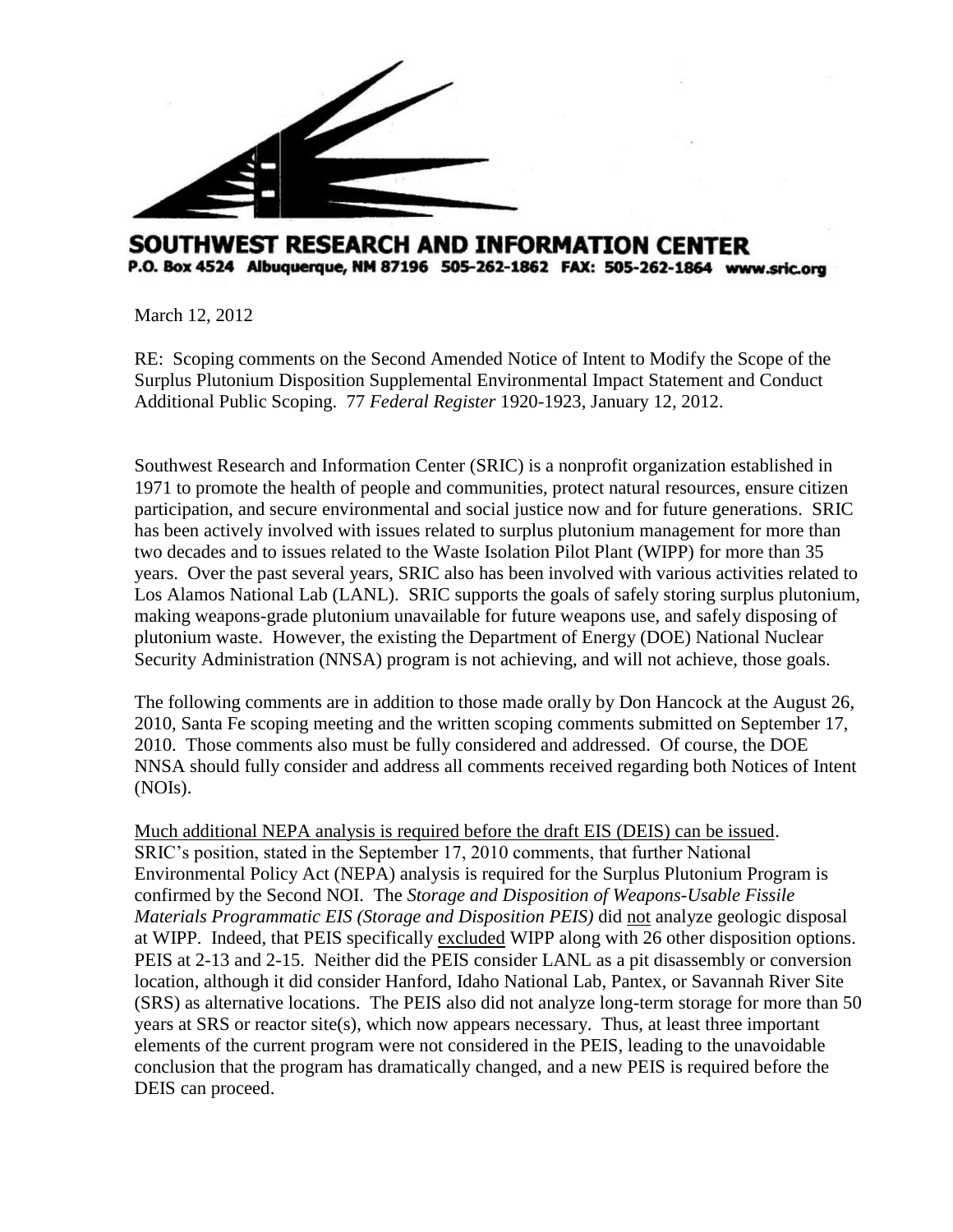Furthermore, the PEIS Record of Decision (ROD) plutonium disposition program has failed. For the reactor disposition alternatives, the PEIS ROD stated:

"The time to attain production scale operation in existing LWRs and CANDU reactors could be about 8–12 years, depending on the need for and source of test assemblies that might be required. The time to complete the disposition mission is a function of the number of reactors committed to the mission, among other factors. For the variants considered, the time to complete varies from about 24 to 31 years." 62 *Federal Register* 3022, January 21, 1997.

It is now more than 15 years since the PEIS ROD was issued, no successful lead assembly tests have occurred, and no production scale reactor operation has occurred at all, let alone in the designated time period. In fact, there are no production scale LWRs that have agreed to use the Mixed Oxide (MOX) fuel, and no such MOX fuel has been produced. Nor will the production of MOX fuel occur in the next few years, if ever. The completion of the disposition mission in reactors by 2028 is clearly not feasible. Thus, the reactor disposition mission has failed, and a new PEIS is needed to discuss the reasonable alternatives.

In the April 19, 2002 Amended ROD on Surplus Plutonium Disposition that changed previous decisions, DOE announced: "Cancellation of the immobilization portion of the disposition strategies announced in those RODs due to budgetary constraints." 67 *Federal Register* 19432. No comprehensive analysis has been provided that adequately supported that decision. Since that Amended ROD, there has effectively been no immobilization disposition program. Thus, the disposition immobilization program of the PEIS ROD also has failed, and a new PEIS is needed to discuss the reasonable alternatives.

Under its regulations, "When required to support a DOE programmatic decision (40 CFR 1508.18(b)(3)), DOE shall prepare a programmatic EIS or EA (40 CFR 1502.4). DOE may also prepare a programmatic EIS or EA at any time to further the purposes of NEPA." 10 CFR § 1021.330(a). DOE has provided no NEPA or legal basis that describes and analyzes why a new PEIS should not be completed. Once a new PEIS is completed, additional NEPA analyses also may be necessary for the specific surplus plutonium programs discussed in the NOIs.

## The Preferred Alternative should be immobilization.

Like many other groups, SRIC has long supported immobilization of surplus plutonium and continues to believe that option should be implemented. Thus, in the new NEPA analysis, SRIC urges that the preferred alternative be some form(s) of immobilization for all of the surplus plutonium. The NEPA analysis must discuss how all of surplus pit plutonium could be immobilized and stored at SRS in addition to the detailed analysis of how the 6 metric tons of non-pit plutonium could be immobilized. The NEPA analysis must also discuss how the Mixed Oxide Fuel Fabrication Facility (MFFF) could be modified to be part of the immobilization program, as well as discussing how it could be modified for pit dissembly and conversion activities, if construction is completed and it is to operate.

Given the need for a new PEIS for surplus plutonium disposition and the need for an immobilization program, SRIC strongly objects to the statements in the Notice of Intent (NOIs)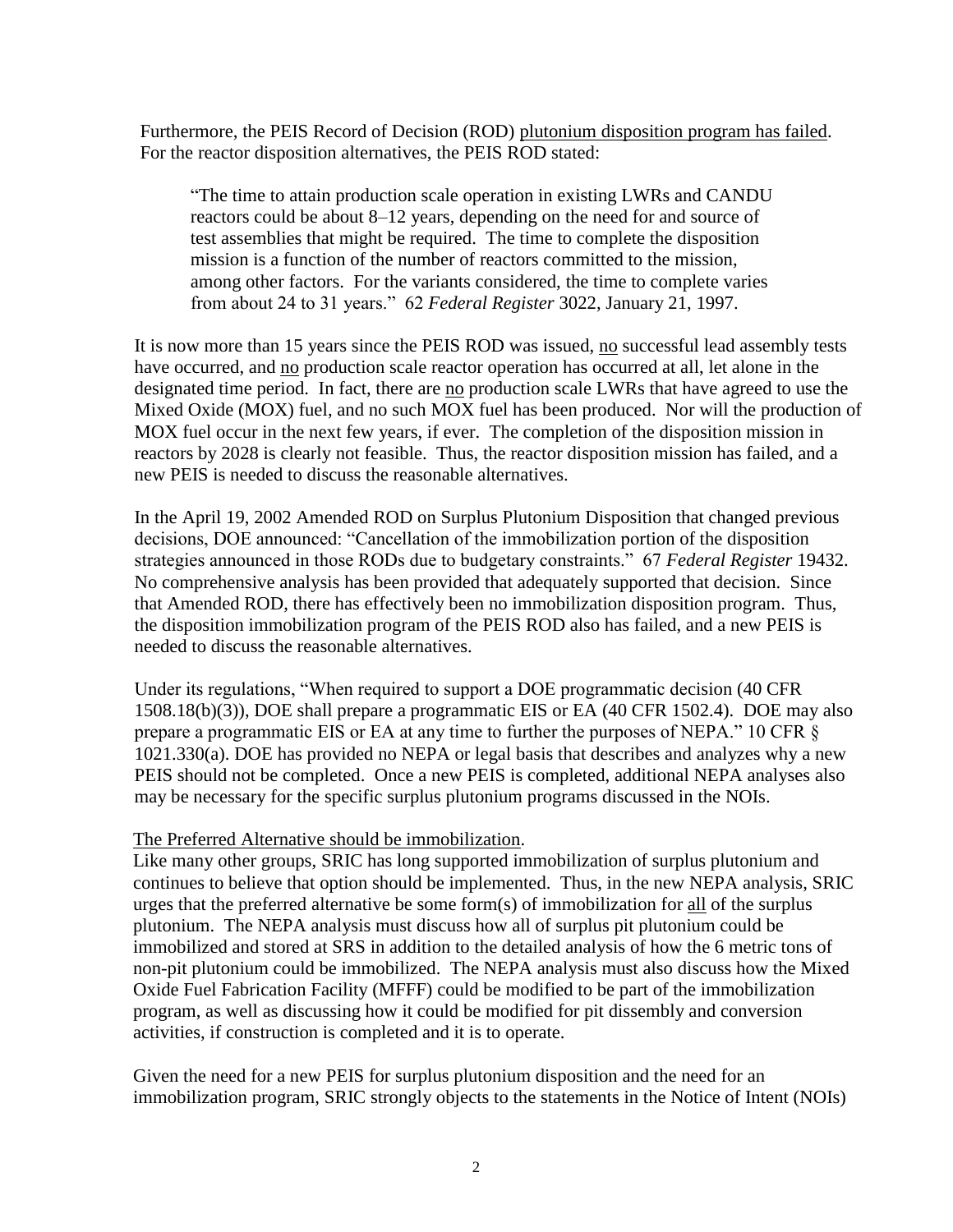that: (1) the "Supplemental EIS will not reconsider decisions already made to disposition surplus plutonium." 75 *Federal Register* 41851, July 19, 2010; and, (2) "The SPD Supplemental EIS will not reconsider decisions already made to disposition surplus plutonium, other than the decision to construct and operate the PDCF." 77 *Federal Register* 1922, January 12, 2012. At least one immobilization facility must be considered a reasonable alternative and examined in detail. In addition, how the surplus plutonium could be vitrifed in the Defense Waste Processing Facility must be considered a reasonable alternative and examined in detail. Such an analysis must also compare other immobilization methods with using H-Canyon for costs, environmental impacts, and proliferation risks.

The MOX preferred alternative should be cancelled, or its status revised and updated. Revisiting the MOX preferred alternative is required for policy, NEPA, and legal reasons. First, if "budgetary constraints" caused the cancellation of the immobilization program in 2002, the current more extreme budgetary constraints and the much greater costs of MOX should result in canceling the MFFF. Any NEPA analysis must fully discuss why the cancellation should not occur, if DOE is proceeding with that facility. Second, the second NOI discusses LANL activities solely as supporting the MFFF. A reasonable alternative is to not use LANL for the MOX programs (as has been the long-standing policy). If not using LANL would mean that MFFF would not operate or would have less feedstock than its proposed 34 metric-ton capacity, then not proceeding with the MFFF is a reasonable alternative. Third, no U.S. LWR (or other) reactor has agreed use MOX fuel, so it is incumbent upon DOE to develop alternatives to address the fact that much or all of the proposed 34 metric tons of surplus plutonium designated for the MFFF would not be used. Fourth, the more than \$4 billion already spent on MFFF and PDCF does not mean that either or both facilities will operate as previously designed. Another reasonable alternative would be to modify the MFFF so that it could carry out the disassembly and/or conversion activities, instead of using LANL. Fifth, MOX used in commercial reactors is not "dispositioned." After being in the reactor, the MOX fuel will be spent nuclear fuel and either has to be stored for decades at the reactor site or some other storage site, since there is no disposal facility being developed under the Nuclear Waste Policy Act (NWPA). The NEPA analysis must also include the environmental impacts of long-term storage of the irradiated MOX fuel at any reactor that uses such fuel and disposal alternatives, since there is currently no geologic disposal site being developed under the Nuclear Waste Policy Act (NWPA). Even if there were a geologic repository being developed under the NWPA, it is not likely to have the capacity for MOX reactor spent fuel because the current legal capacity of 70,000 metric tons could be fully used by existing commercial reactor spent nuclear fuel and defense high-level waste. The Nuclear Waste Technical Review Board also has pointed out that MOX fuel creates numerous storage and security problems that are greater than for low-enriched uranium fuel. The DOE analysis must fully discuss and respond to those issues identified in the Board's December 30, 2011 letter to Peter Lyons of DOE. ([http://www.nwtrb.gov/corr/bjg162.pdf\)](http://www.nwtrb.gov/corr/bjg162.pdf)).

DOE NNSA should recognize that the surplus plutonium cannot be made into an "asset" by being converted to MOX. Rather, that plutonium should be considered and handled carefully as a waste, immobilized and stored at SRS. Spending billions of dollars more to try to make the surplus plutonium usable as MOX only serves to increase the costs of managing the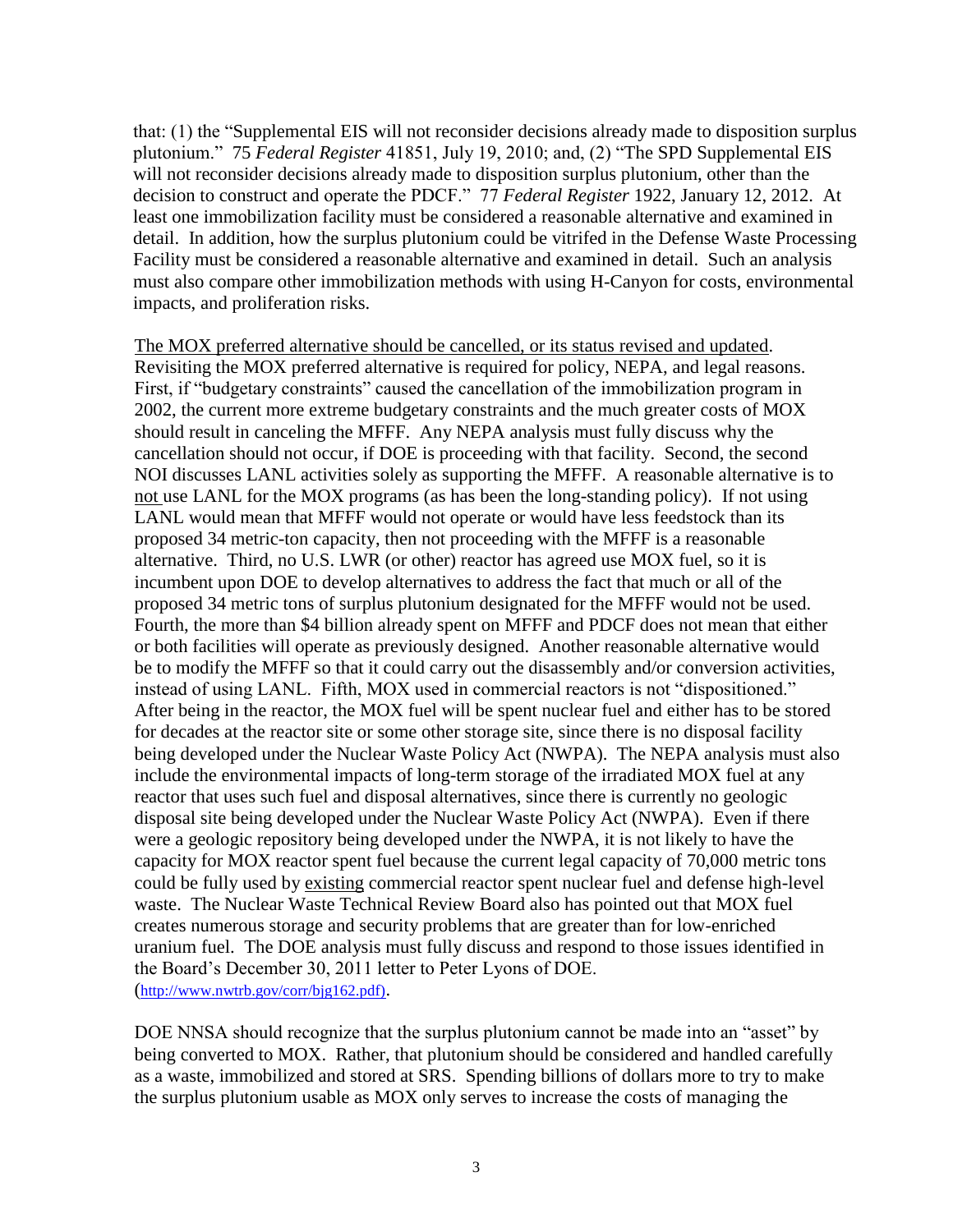plutonium, while also risking proliferation. The new NEPA analysis should discuss the alternative that the MFFF will fail or that there will not be sufficient commercial reactors to use the MOX fuel. The new NEPA analysis must discuss the alternatives in such circumstances.

The new NEPA analysis should describe in detail the environmental impacts and revised costs of the MFFF, use of MOX fuel in reactors, storage and disposal of all wastes from MOX reactors so that there is current analysis of the environmental impacts and costs of both the MOX and immobilization alternatives, as well as any other alternatives that are being considered.

SRIC opposes MOX, which is a proliferation risk, creates many public health and safety dangers, has enormous economic costs, and there are no U.S. reactors capable and willing of using it. Regardless of policy preferences, a new PEIS fully discussing and analyzing surplus plutonium disposition options is required as a matter of law.

WIPP as an disposition disposal alternative must be fully analyzed and may not be possible. SRIC has seen no technical analysis – and the NOIs do not provide such analysis nor reference one – that justifies WIPP as a reasonable alternative. The two previous EISs *(Storage and Disposition PEIS and Surplus Plutonium Disposition EIS (SPD EIS))* have not considered WIPP as a disposal option for MOX or immobilization or non-pit plutonium. Thus, unless there is such a technical analysis, WIPP should be eliminated as a reasonable alternative. If there is such a technical analysis, it should be released to the public now (or when it is completed) and not delayed until the new NEPA analysis is issued.

If WIPP is considered in the new NEPA analysis, issues that must be discussed in detail include: 1. Would the plutonium fit into WIPP?WIPP is currently planned for more than 7 metric tons of plutonium. The new PEIS or DEIS must discuss how an additional 6 metric tons could be disposed at WIPP. Would WIPP's legal capacity of 6.2 million cubic feet of waste have to be increased? Given the amount of space in the WIPP underground that has been foregone because not all available capacity for contact-handled waste was used in panels 1, 3, 4, and 5, is there actual capacity for the additional waste using the existing panels? To accommodate the "WIPPbound" waste in the existing (2011) WIPP Inventory and the additional surplus plutonium, would additional panels or other facility changes be required? What would be the waste form(s) for the SRS plutonium? Would existing requirements for waste characterization have to be changed? Would the waste comply with all provisions of the renewed WIPP Hazardous Waste Act permit, which was approved on November 30, 2010? How would such additional plutonium affect WIPP's operations? What would be the schedule for bringing the waste to WIPP? How much would it cost to process and ship the waste? What are the transportation impacts, including to populations along the transportation route? What have already been the transportation impacts of bringing the plutonium from Hanford, WA; Livermore, CA; and Los Alamos, NM to SRS? What are the cumulative impacts of additional transportation of the plutonium from SRS to WIPP? What new security procedures are required for surplus plutonium at WIPP and during transportation?

2. What are existing forms of the non-pit plutonium? There must be a comprehensive analysis of the existing plutonium and what processing or blending would be required to meet the existing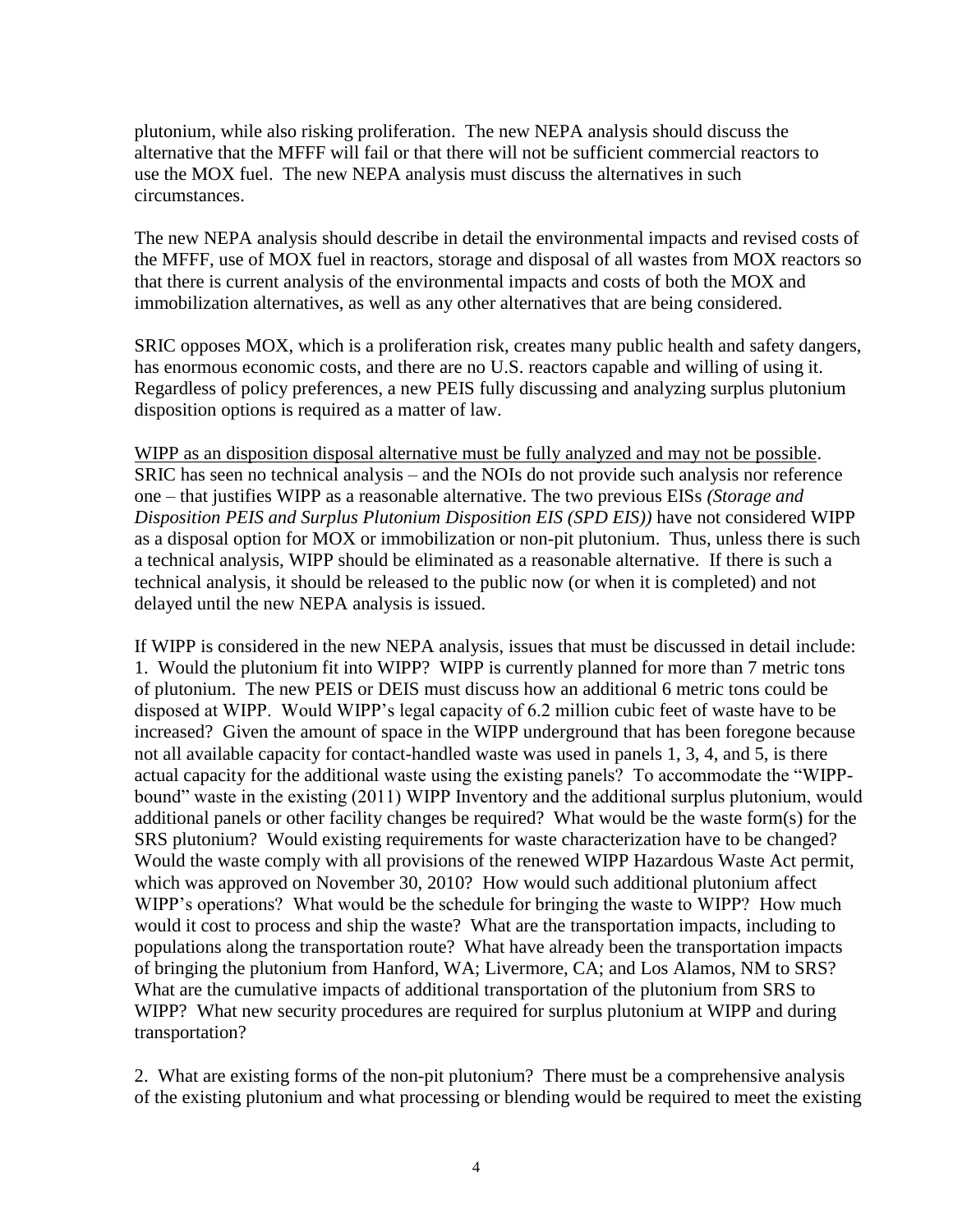WIPP Waste Acceptance Criteria (WAC). The analysis must include a detailed discussion of "star dust" being used as part of the blending process for the non-pit plutonium. The attributes of "star dust" must be described in detail, including its impacts on WIPP WAC, since that substance is not mentioned in the WIPP permit or other documents. Whether any modification is required to the permit for such waste must be fully analyzed. The new NEPA analysis also must include the full range of environmental impacts, and costs and schedules of such processing, transportation, and disposal of non-pit plutonium at WIPP.

3. What changes in existing laws would be required? Those laws include the WIPP Land Withdrawal Act and repeated congressional appropriation act requirements prohibiting funds for disposal at WIPP "of plutonium in excess of 20 percent by weight for the aggregate of any material category on the date of enactment of this Act, or is generated after such date."

4. What additional NEPA analysis is necessary to support a decision to bring additional plutonium waste to WIPP, in addition to the new PEIS discussed above? The need for a supplemental or new Waste Management PEIS and the need for a supplemental or new WIPP EIS must be examined in detail, since those existing documents do not provide analysis of the non-pit surplus plutonium coming to WIPP.

5. What are the impacts of the surplus plutonium on the WIPP performance asessment? What changes would be required in the Compliance Recertification Application that is to be submitted to EPA in 2014?

6. What will be the means of international inspections at WIPP? The PEIS ROD stated:

"In addition, all disposition facilities will be designed or modified, as needed, to accommodate international inspection requirements consistent with the President's Nonproliferation and Export Control Policy." 62 *Federal Register* 3028.

The NEPA must fully discuss the international inspection requirements and the specific changes that would be made in WIPP practices to accommodate international inspections.

In addition, the analysis must fully address the concerns raised by the *Global Fissile Materials Report 2011* [\(http://fissilematerials.org/library/gfmr11.pdf\)](http://fissilematerials.org/library/gfmr11.pdf):

"U.S. and Russian disposition of plutonium in MOX is to be monitored by the IAEA but the several tons of plutonium in plutonium-contaminated waste that is being disposed of in the WIPP facility is not. This will create a large uncertainty for any future international attempt to verify U.S. plutonium production and disposition." at 18.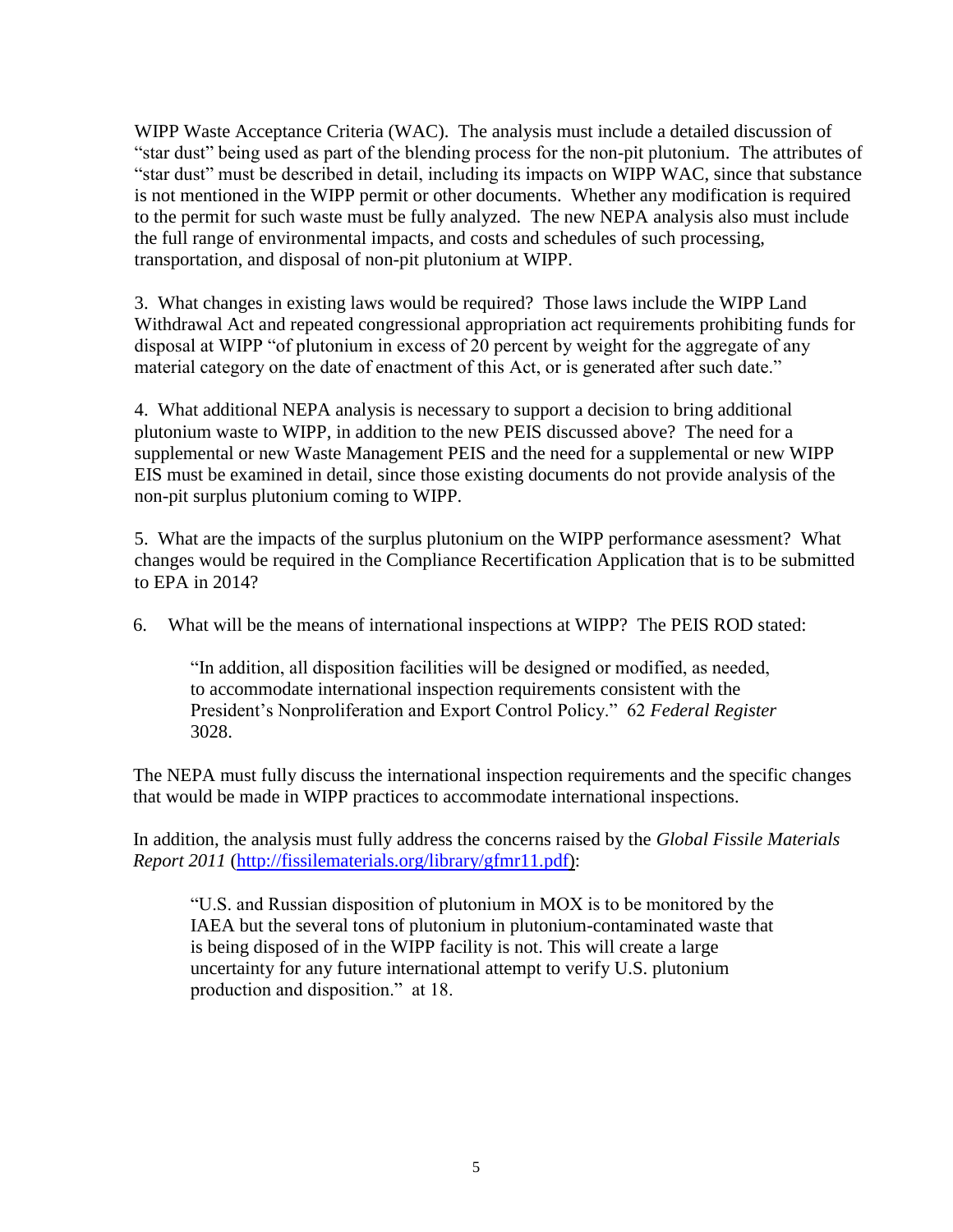## 7. How does the waste coming to WIPP meet the Spent Fuel Standard?

 The PEIS ROD emphasized that all surplus plutonium would "meet the Spent Fuel Standard." 62 *Federal Register* 3016. DOE's analysis must discuss in detail how each container of waste proposed for WIPP meets that Standard as it has been used since 1994 and what changes, if any, would be made so that each container would be deemed to meet the Standard. Of course, in addition to waste proposed for WIPP, the DOE analysis must discuss how each alternative would meet the Spent Fuel Standard and what changes, if any, would be made so that the alternative is deemed to meet the Standard.

## LANL should not be considered a reasonable alternative location.

As for LANL, DOE must fully discuss whether the new alternatives to replace the PDCF are necessary for the MFFF or for immobilization. The new NEPA analysis must fully discuss the specific amounts and forms of the plutonium that would be handled at LANL. The purpose(s) and capacity of each of the new alternative facility(ies) must be fully described as relates to immobilization. DOE must fully discuss the current missions of LANL and how assigning it a new mission – pit disassembly and conversion – would its other existing missions. The analysis must include a detailed discussion of whether that new mission is incompatible with the requirements for LANL cleanup. The analysis must discuss the amounts of new waste and details of the new waste streams that require new facilities from the surplus plutonium activities. The analysis must include a detailed discussion of environmental justice, including whether the nearby pueblos have affirmatively supported that new mission. If the pueblos have not given such support, as SRIC believes is the reality, the analysis must include the basis for considering such an alternative. Further, the analysis must fully discuss financial constraints and whether such a new mission and new wastes could further exacerbate the existing financial shortfalls that are preventing compliance with the Consent Order of 2005. The analysis must fully discuss how the new mission would receive adequate management attention without further diminishing management attention on cleanup. DOE must also fully analyze how the proposed new activities are consistent with the LANL Site-Wide EIS. DOE/EIS-0380. The analysis must discuss in detail the seismic risks at LANL, including at PF-4, and the impacts of the maximum possible earthquake on the facility, including potential releases to the environment and impacts on workers and public health. The analysis must fully discuss the potential for criticality accidents, as well as the storage requirements of surplus plutonium awaiting processing and plutonium that has been processed. The history of surplus plutonium shipments to and from LANL must be fully discussed as part of the basis for the impacts of transportation analysis. The history of worker doses from routine operations and from accidents must be fully discussed as part of the basis for the worker impact analysis.

The impacts of long-term storage of the surplus plutonium at SRS must be fully analyzed. The *Technical Summary Report for Long-term Storage of Weapons-Usable Fissile Materials*, July 17, 1996, part of the Storage and Disposition PEIS documentation, discussed the "at least up to 50 years" storage system for plutonium and Highly Enriched Uranium (HEU). The new NEPA analysis should update that Report and re-analyze the storage impacts and costs at the K Area Complex at SRS, including the time period for which that area can "ensure the continued safe storage," as your fact sheet states. The analysis must include the impacts of storing the plutonium in its current forms and in the various forms considered possible.